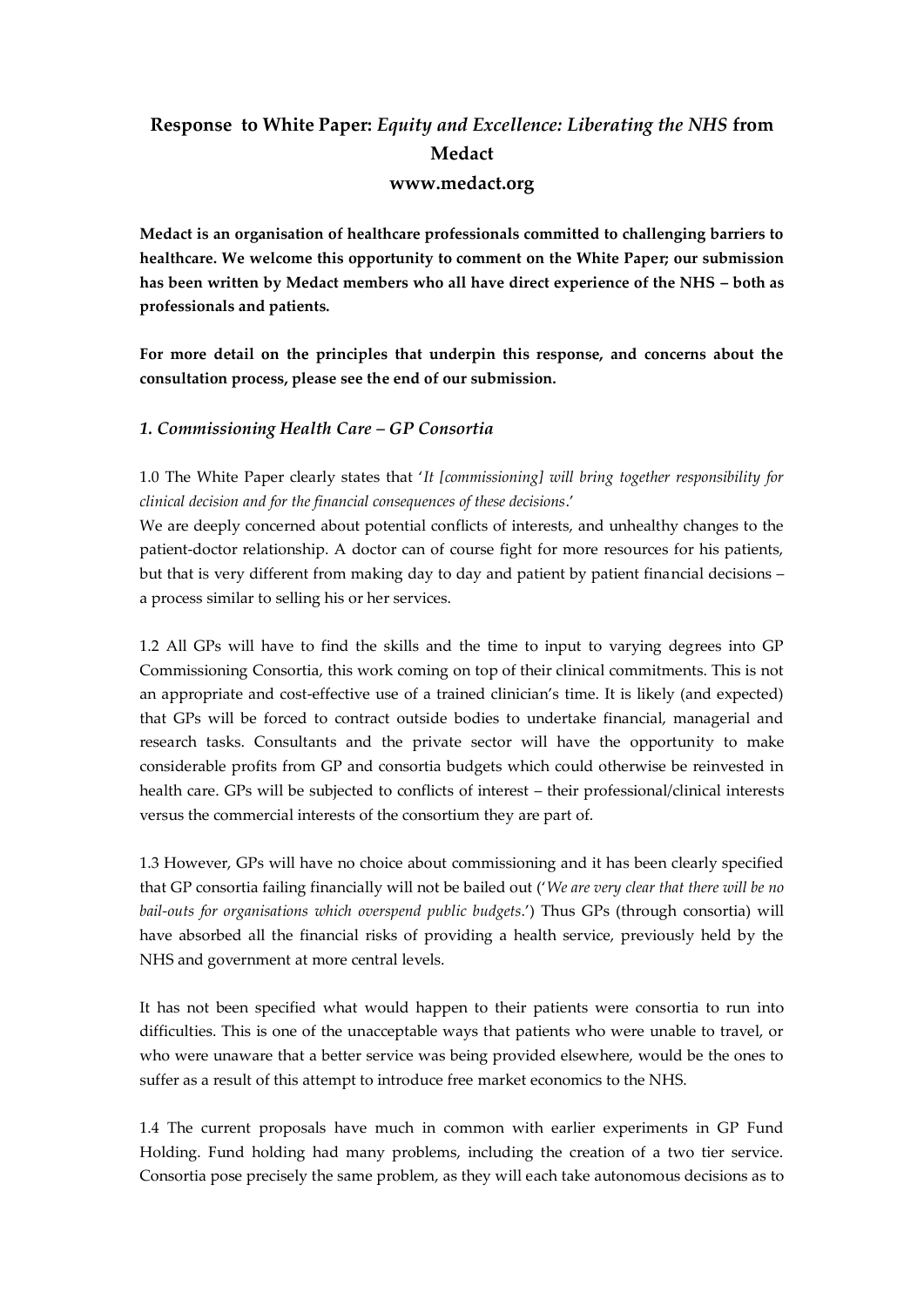which health services to commission, so that patients in one area could be provided with very different quality of services to those in another.

1.5 The argument for abolishing PCTs in favour of GP Commissioning Consortia is that the latter will be more in touch with local needs. However this ignores the evidence from the history of the development of PCTs. In the 1990s, 99 Health Authorities became many smaller primary care groups, renamed Primary Care Trusts and then all 302 of them were reduced to 152. Reasons given were: the smaller groups had high overheads, did not have enough management expertise between them and their boundaries were not coterminous with local authorities. Now there will be 500 plus GP consortia – and all in the context of aiming to reduce overall management costs!

1.6 The Commons Select Committee on Health says that currently the NHS is spending 14% of its budgets on the transactional costs of the internal market, compared to 8% in 1991, and the number of senior managers has increased by 91% since 1995 (Commons Health Committee 2010). The lower 1991 costs were associated with a much simpler and fairer system of cooperation and needs-based planning and service delivery.

1.7 Because GP consortia will create these smaller commissioning areas, there is more likely to be inequity in service provision as commissioners have a narrower field of view, and there are bound to be differences in the size and power of different consortia and this factor will compound the problem.

To give an example, in urban areas it may be possible for practices with similar demographics to combine into consortia, but this is likely to be difficult for rural practices. They are likely to have to combine with consortia with different needs and may find they have reduced bargaining power for services appropriate for their patients and less ability to advocate for their patients needs.

### *2.0 Patient choice*

2.1 Providing patient choice is fundamental to the concept of GP commissioning. However the White Paper doesn't clearly distinguish the concept of individual patient choice and the choice of patients as a collective. Decisions made by GP Consortia will need to be informed by the local population they serve and the use of public resources have to be made for the public good and according to public health principles. However, it will be difficult for patients to have an overview and sufficient professional knowledge to make public health decisions that relate to the greater good. Public consultation may result in the most articulate and loudest voices being heard and these are unlikely to represent individuals with the greatest need. Only an expert community development approach to this kind of participation would provide genuinely democratic input and this is not mentioned in the Paper.

2.2 With its emphasis on choice, this document risks repeating the mistakes by the last Government. Whilst the overall performance of the NHS undoubtedly improved from 1997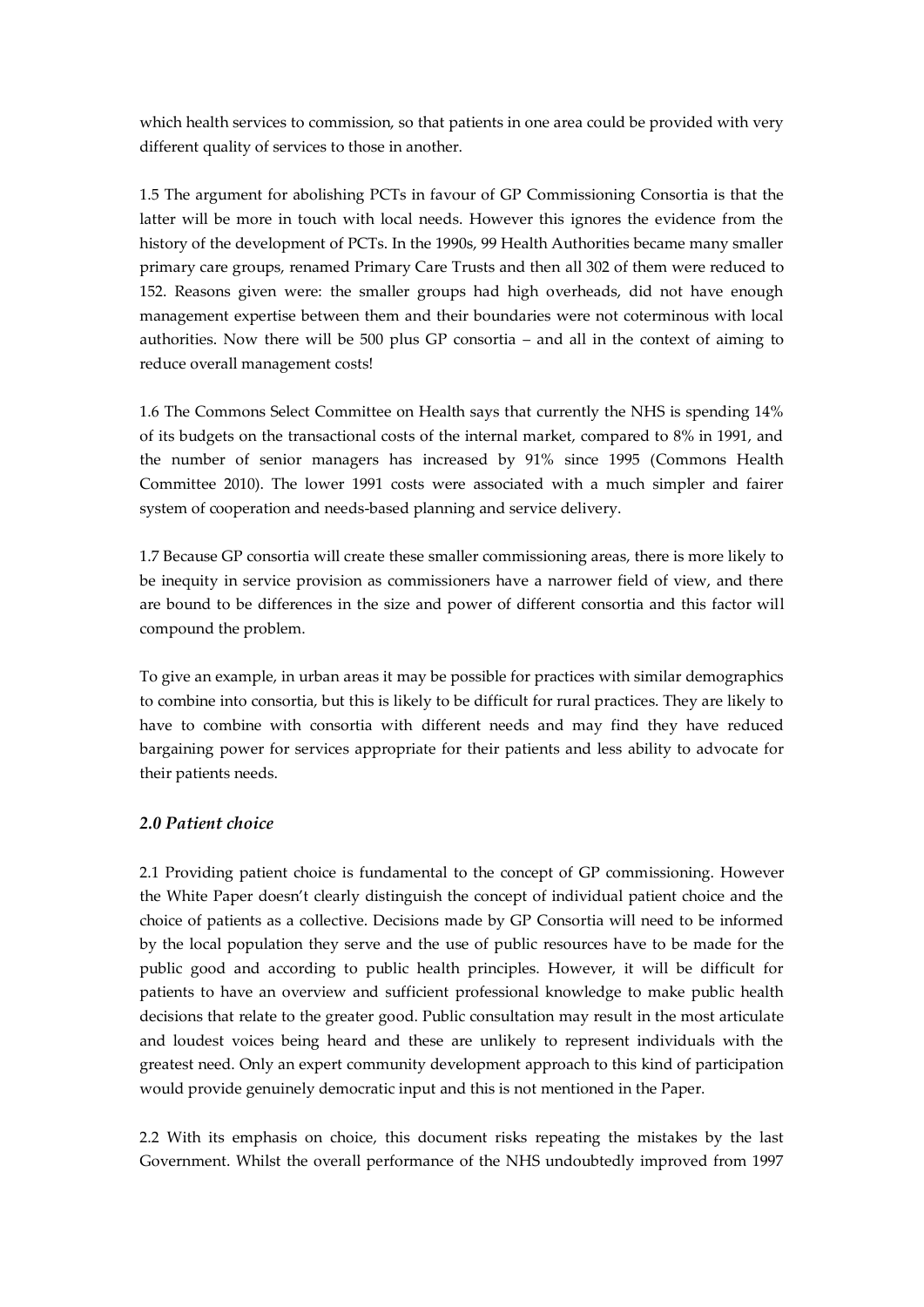onwards, the Labour government's major failing was that it did not reverse rising health inequality (Thorlby and Maybin, 2010)

Whilst factors outside the health service, such as income inequality, will have played a role in this, Labour's assertion that choice, through systems such as *Choose and Book*, can play a role in reducing inequalities in health must surely be called in to question.

2.3 On an individual patient level, the White Paper talks about '*the right choice of hospital or clinical department*.' The use of choice implies that everyone (with or without a car, funds to travel, time to read up about all the possibilities) will have an equal choice and never addresses the issue of who gets the 'wrong' choice and whether everyone has the same opportunities in making that choice.

We know that health related behaviours, such smoking, are stratified by income. As has been argued elsewhere...

*'...the existence of systematic differences in health-related choices between groups implies imperfect freedom of choice for the individuals within these groups. People may have different views on how to live their lives, but why should these individuals be grouped in a non-random way into particular geographic or social groups? Similarly, we would argue that offering choice to all patients does not resolve concerns about equity if there are systematic differences in the uptake of this choice.' (Barr et al, 2008)*

2.4 The emphasis on choice is also about a transfer of responsibility as the White Paper says '*patients should accept responsibility for the choices they make'*. This is clearly not true. Moreover some patients, such as those with chronic illnesses and cancer may not recognise the importance of continuity of care and the need for long-term follow-up which, when provided by distant hospitals, brings many problems both for the team providing the care and for patients. In general those with complex needs may not be willing or able to either make choices or accept responsibility for them.

What happens to patients who make the 'wrong' choice is not addressed. Who picks up the tabs for investigations and treatment initiated? How will transfer of care be affected?

2.5 GP boundaries are being removed, and so in principal patients will be able to register at any practice. Again, whilst this promotes choice for mobile and empowered patients with the necessary time and resources, over two-thirds of people want quality local services and do not want to travel (Kings Fund, 2010).

Home visits to housebound patients will be made difficult, if not impossible, as scattered patient populations and travel times will make home visits from one's own GP practice impractical for some patients. Even if out of hours arrangements make sure scattered patients receive home calls, the possibility of continuity of carer - particularly for the elderly and housebound – is likely to be severely disrupted.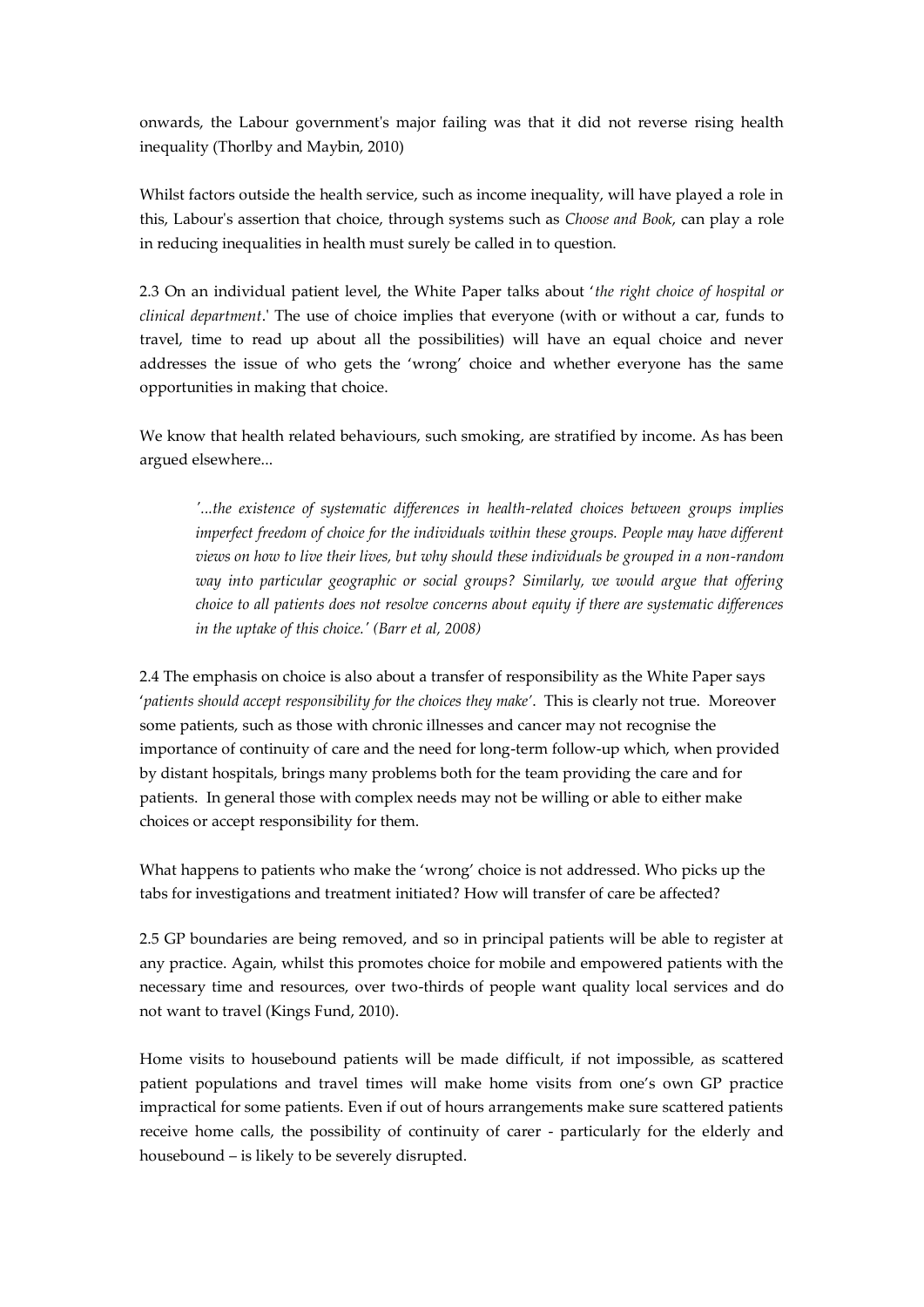2.6 It is far from clear how this aspect of patient choice - choice of GP – squares with the White Paper's assertion that '*GP consortia will need to have a sufficient geographic focus to be able to take responsibility for agreeing and monitoring contracts for locality-based services'*

Also, once the consortium (including local people at some level) have commissioned services – what opportunity would any individual patient have to choices which are outside of the contracts agreed? The point made above about the size of, and decisions made by, different consortia is also relevant to individual choice.

2.7 The White Paper expects 'local pressure' to bring about improvement in 'unacceptable services'; at other times it says people should vote with their feet and seek out the services they want; in this case they won't be around to apply local pressure. The likely outcome is that empowered and mobile patients will leave failing services to those less able to travel or advocate local change.

2.8 To sum up the issue of choice in the context of GP Commissioning Consortia:

- individual choice of health services is inconsistent with the collective choice integral to the democratic decisions made in a local area about health services
- there is a conflict between individual autonomy and choices about a common good
- this illustrates the fundamental move in the White Paper away from the values of the NHS in favour of a privatised market for health care
- Moreover, there is no evidence (from research from many countries) that choice enhances equity of acquisition of health services – one of the main goals of the White Paper ('*Equity and Excellence'*).

### *3.0 The problems of payment by outcomes*

3.1 The White Paper says '*Payment should reflect outcomes, not just activity, and provide an incentive for better quality'*. What happens to those patients whose consortia receive fewer resources because they do not have good outcomes – for whatever reason - is unclear. There will be implications for their patients if they are left with fewer resources to deal with a more difficult situation.

3.2 '*We will create an environment where staff and organisations enjoy greater freedom and clearer incentives to flourish, but also know the consequences of failing the patient they serve and the taxpayers who fund them'*. The consequences (withdrawal of funds) will be as much for the patients as for the staff. The patients will be punished for the perceived shortcomings of the professional, and these shortcomings may be in financial management rather than professional care.

3.3 The White Paper emphasises outcome indicators (improving cancer and stroke survival rates) at the expense of '*bureaucratic process targets'*. While some process targets may need reconsideration, suggesting that they can just be replaced by outcome indicators shows a lack of practical knowledge. Most outcome indicators need long timeframes to show trends, and are subject to multiple influences that need to be taken into account. Moreover it is unclear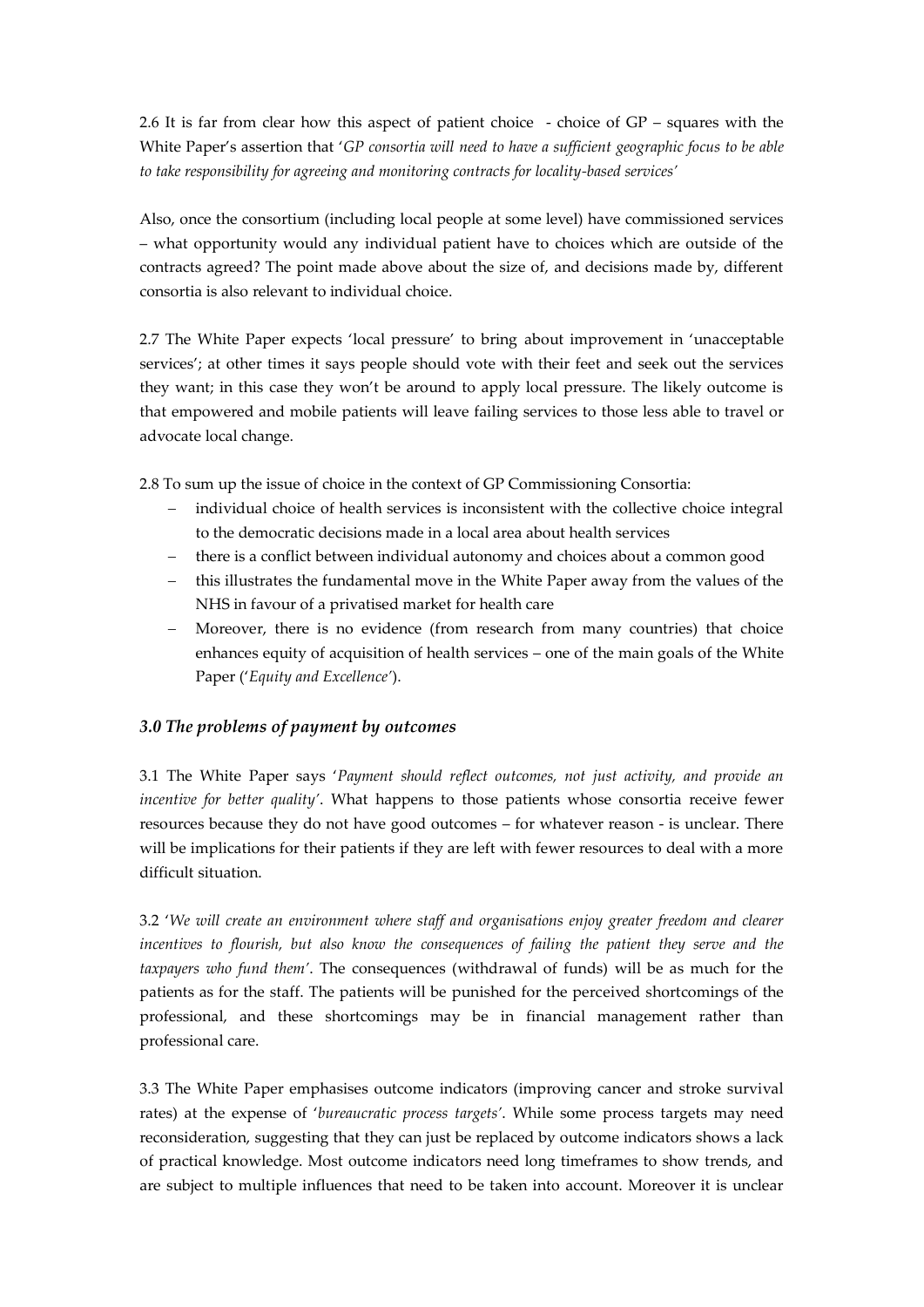exactly what is meant by 'bureaucratic process targets'; there are many process indicators listed under the White Paper's 'robust information' (Box p15).

3.4 The White Paper makes multiple references to '*payment by results*' related to '*improvement in health outcomes*'; it also says the NHS Commissioning Board will allocate '*NHS revenue resources to GP consortia on the basis of seeking to secure equivalent access to NHS services relative to the burden of disease and disability*'. Successful outcomes in terms of some disease and much disability are difficult to measure, and are often about relieving symptoms and enhancing quality of life by good basic nursing and social care. There is no indication in the White Paper as to how this will be taken into account in legislation relating to 'improvement of health outcomes'.

# *4.0 Abolishing the NHS Trust model and reforming the Foundation Trust model*

4.1 Secondary care doctors in Foundation Trusts also need to have a say in the allocation of resources and planning but it is unclear how they will be able to.

Hospitals will have to deal with a larger number of commissioning consortia, and different care plans commissioned for the same condition. They will have to tailor services depending on which consortia the patient belongs to with clear implications for cost-effective use of resources.

4.2 Foundation Trusts will be expected to compete for patients, threatening the sharing of good practice and prospects for collaboration in research and development. This will also negatively influence the ability of the public to obtain the information they need to be fully informed and involved in decisions about their care. We suggest that this will not increase '*transparency in their functions'*.

4.3 Those Foundation Trusts which do well will be rewarded but those that fail will not be bailed out and it is unclear how Monitor (the economic regulator) will help their patients – or those of failing GP consortia – who will undoubtedly suffer.

A recent example from London: when hospital and community trusts in one area had deficits approximately equal to the surpluses made by two nearby foundation trusts the latter did not – and were not required to – help them out. Again this illustrates the way the proposed new structures for health services are mean-spirited and against the ethos of the NHS.

4.4 It is recommended that Foundation Trusts adopt the social enterprise model. However there is little evidence that staff wish to transfer from their NHS work, pay, pensions and conditions to those of an autonomous business. Whenever staff have actually been balloted about joining a health social enterprise in the past, 80 – 90% have been against it (Lister 2010).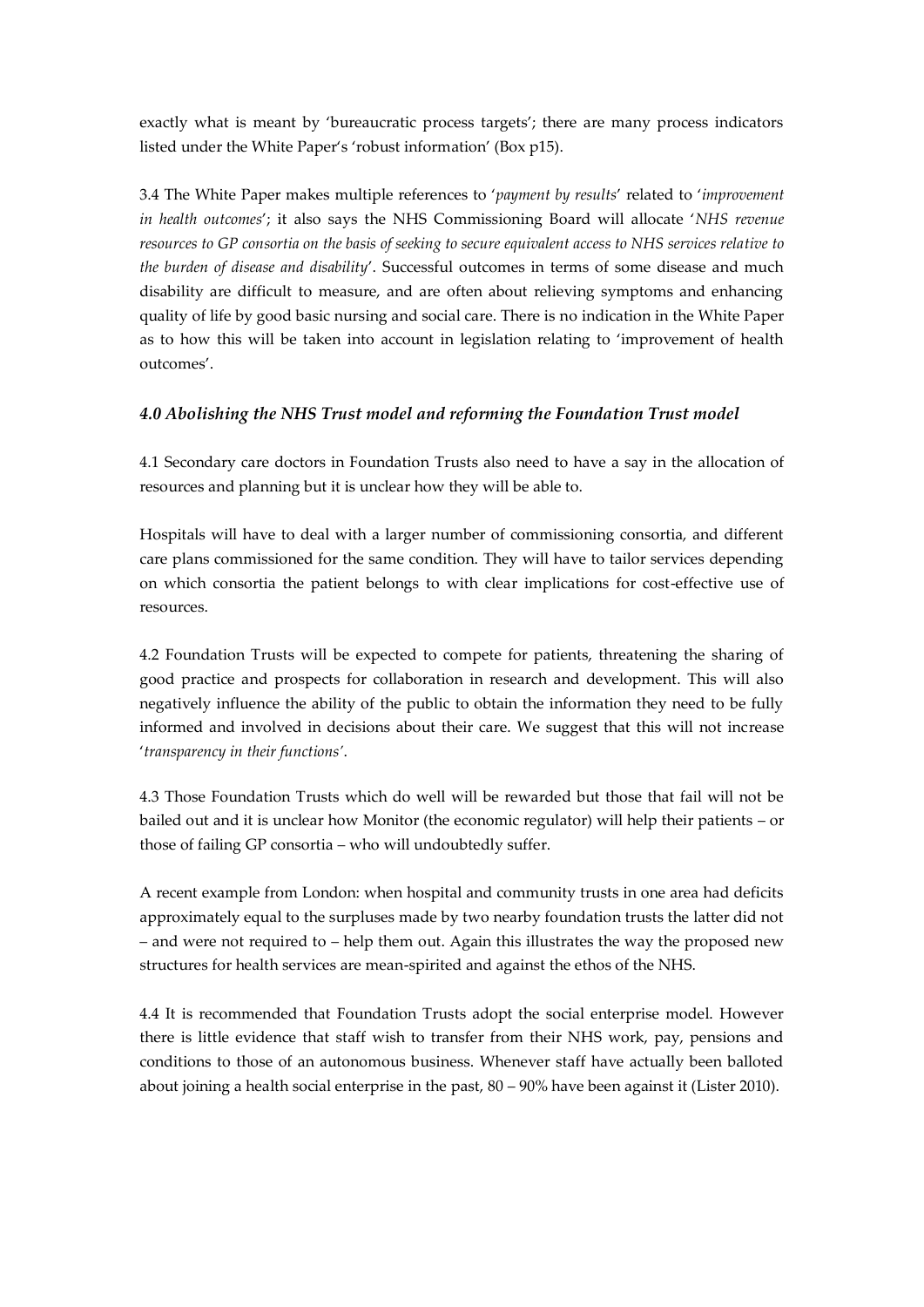#### *5.0 In conclusion*

As with all reorganisations, the proposed changes will be expensive, and are expected to cost £2-3bn (Walshe, 2010). Civitas (Gubb, 2010) suggests that the reforms will lead to a one-year dip in performance in absolute terms, and a three-year set back in potential achievement when compared to the status quo. We suggest that the proposed changes are not a good use of public resources at a time of massive cuts in public spending and we hope that we have demonstrated some reasons why the primary legislation necessary for them should not be passed. These proposals are both very expensive and unworkable.

#### *6.0 Principles underpinning this submission*

**6.1 Medact subscribes to the underlying principle behind the NHS that health is an individual and also a collective human right. Despite the White Paper's assertion in Point 1 of the 'Executive Summary' we do not believe that the radical changes proposed will uphold 'the values and principles of the NHS, of a comprehensive service, available to all, free at the point of use and based on clinical need, not the ability to pay'. We see this Paper as a landmark en route to privatising the NHS.**

The British public would never agree to the dismantling of the NHS, and the language of the White Paper is careful to avoid this impression. However the proposed fundamental changes to the way the NHS is organised would break it up and result in creeping privatisation.

6.2 This started some time ago. The Private Finance Initiative allowed business to fund buildings and some NHS services up front; they would then be paid back for many years at high rates of interest from the NHS budget. The introduction of Independent Treatment Centres saw the NHS contracting out routine, easier surgery to private for-profit companies, to the detriment of both surgical training and cost effectiveness (Pollock and Kirkwood, 2009).

6.3 The current White Paper mentions opening '*the NHS social market up to competition'* and applying '*competition law'*. It will '*move as soon as possible to an "any willing provider" approach for community services, reducing barriers to entry by new suppliers*.' This opens the way for private companies to provide services and make profits for themselves from the public purse.

In law there is little to stop any organisation holding an NHS contract (for example a social enterprise or community interest company) changing its nature or selling itself to profitmaking organisations. US evidence shows that in highly competitive environments, nonprofit organisations behave very much like profit-making ones (Landsberg 2004).

6.4 The White Paper also says there will be consultation on '*abolishing the arbitrary cap on the amount of income foundation trusts may earn from other sources to reinvest in their services'* removing an important brake on privatisation.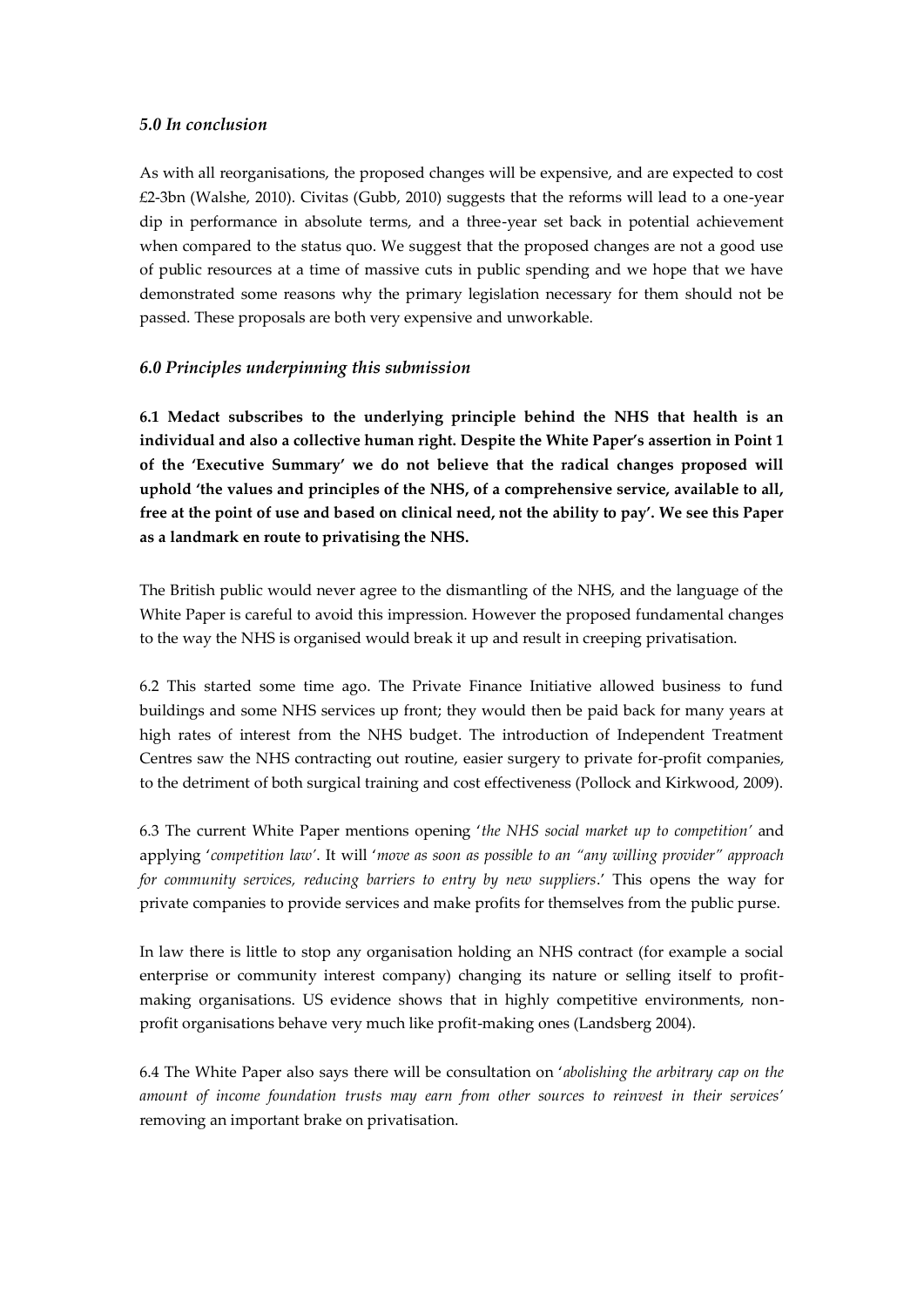6.5 The growing privatisation of health services is a global phenomenon and the US system is a prime example of where this can lead (despite recent attempts at reform). This drive for privatisation is clearly motivated by global capital seeking new markets. Health services are very attractive to global capital as everyone needs them and the NHS is particularly attractive as it has the guarantee of public money.

However, there is considerable evidence, especially from the USA, to show that privatisation is harmful to equity and the efficient use of resources (CSDH, 2008; Pollock and Kirkwood, 2009. The lack of evidence to support these radical reforms (as indicated in the above) lays the Government open to claims that these reforms are a result of the "*arbitrary political meddling*" it says it will avoid.

6.6 The White Paper claims its reforms are evidence-based but there is no clear evidence base provided, despite it being requested (Maynard, 2010). If we were to behave in such a manner as clinicians, our conduct would be felt to be lacking.

# *7.0 The consultation process*

7.1 The consultation appears to be about *how* rather than *whether* the White Paper changes should be implemented. We understand that this is subject to a judicial review because:

- the changes seem to be going ahead before the primary legislation required for them has come before parliament,
- under the NHS Constitution, and the Partnership Agreement, this consultation may be inadequate\*
- Under Section 242 of the NHS Act this lack of consultation may be unlawful.

\* The NHS Constitution states 'you have a right to be involved…in the planning of health care services, the development and considerations of proposals for changes in the way those services are provided'.

7.2 It is unfortunate that process is being considered before there has been a proper opportunity for discussion about strategy and evidence.

Be that as it may, our response has focused on the process of implementation by looking at why we believe that these changes *cannot* be implemented successfully. As suggested we have concentrated on the changes that will require primary legislation and on those about which we have expertise amongst our membership.

7.3 We note that at least 6 other major consultations (closing 11 October) are mentioned as important in the context of this one. We note that 'national outcome goals' are not yet decided. There seems therefore to be an element of putting cart before horse. Also noteworthy is that these other consultations are aimed at health and social care professionals only and are on very specific, quite technical implementation issues. It would seem that the more general nature of the consultation on this main document is disingenuous in its request for responses, which seem unlikely to be given any weight.